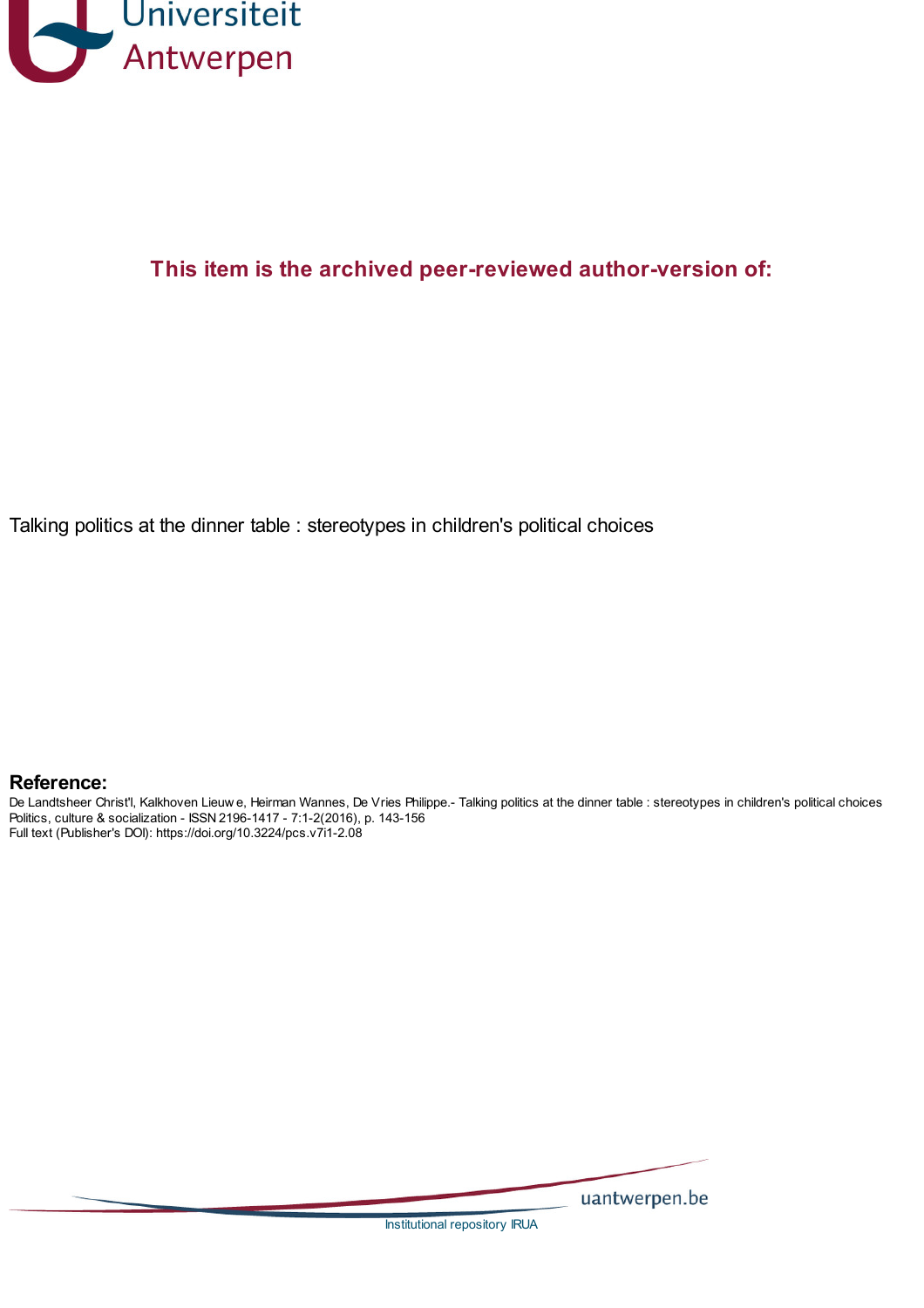# Talking politics at the dinner table: stereotypes in children's political choices

# *Christ'l De Landtsheer, Lieuwe Kalkhoven, Wannes Heirman & Philippe De Vries*

Department of Communication Sciences, University of Antwerp<sup>9</sup>

#### **Abstract:**

This study examines how primary school aged or middle childhood and pre-teens are led in their (potential) voting behavior by stereotypes (gender, age, ethnicity of candidates) and by social background (parents' political preferences and voting behavior, children's media use and memberships, political discussion at home). The experimental design of this study is not one that is often encountered in childhood research. In a fictitious research setting Belgian 6 to 13-year-old children  $(N = 264)$  voted for their 'ideal' mayor, based on candidates' physical appearances. Belgian original children were found to prefer young Belgian origin mayoral candidates with European looks of their own gender. The results of this experiment furthermore indicated that, besides of parents' political preferences and education, domestic political discussion is of significant influence on children's choices regarding ethnicity, gender or age of political candidates.

**Keywords:** Political socialization, children, voting behavior, candidate evaluations, political stereotyping, parents' political preferences, Belgium.

This article examines how children are led in their voting behavior by stereotypes and by their social background. Stereotypes – beliefs we possess about social groups (Brown, 1986: 188) – play an important role in political impression formation, the construction of the mental image of another persons' cognitions and beliefs (McGraw, 2003) by adults, but what about children? The study follows a new path, because it connects political socialization – the childhood acquisition of specifically political orientations (Niemi, 1973) –, to political impression management – the aim to control the political image about oneself held by others (De Landtsheer et al., 2008; De Landtsheer, 2004; McGraw, 2003). One may not underestimate the growing importance of perception and political impression formation for children and adults in a mediated world. It was, after all, the "modernization" of politics and of mass media due to commercialization, globalization and visual

 9 Corresponding author:

Christ'l De Landtsheer

Political Communication Research Unit, Department of Communication Sciences, University of Antwerp, Belgium

E-mail: christl.delandtsheer@uantwerpen.be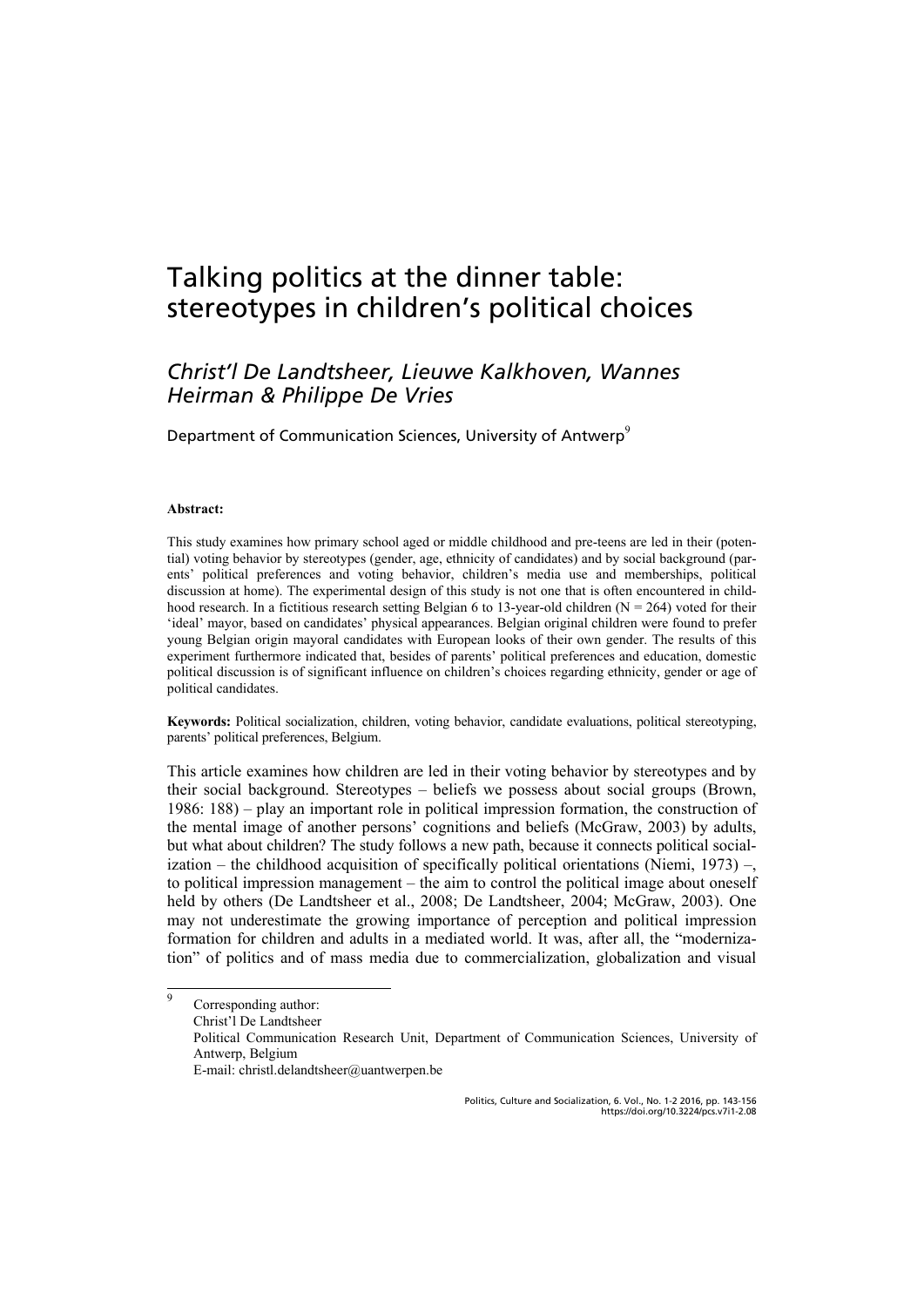culture that encouraged the study of impression management (Maarek, 1995; Schwartzenberg, 1977; De Landtsheer et al., 2008). The introduction relates the subject of children's political stereotyping to political socialization theory and to political impression management, and it introduces 'impression assessment' as the method for measuring political impressions. The second part is a methodology section that describes the experimental research design. Part three details the results of the experiment on Belgian children's political preferences in relation to their social background and domestic environment (parental influence, youth organisations, media impact), after which social implications of the study are discussed in the final section.

# Introduction

Political participation and interest are not privileges restricted to adults. Children are active participants in the political sphere, they have their own interests and they are capable of making rational "political" choices. (Sears & Brown, 2013; De Vries et al. 2010; Greenstein, 1965). Politics should not only be taken here only in its narrow definition of institutional politics and the routine work of politicians or voting behaviour. But should also comprise the political, a case of ideas about freedom or justice (Martin, 2013) or even morality and resource allocation (Killen & Smetana, 2014).

Political socialization originally focused on the childhood or pre-adult acquisition of specific political orientations (Niemi, 1973). Since a quarter century, scholars in the political socialization area have broadened their research to the entire life span, because of the finding that people may still be open to change during adulthood (Sapiro, 1994). Regardless the scope, findings still support the importance of early learning and political competence of youngsters. There does not seem to change much to party identification and to prejudice and ethnic and racial identity after the pre-adult acquisition of these political attitudes (O. Sears & Brown, 2013).

This study details the less common subject of children's political stereotyping in voting behavior. The study takes a comparative point: which factors are most likely to play some role in stereotyping by children. Is it their parents' voting intentions, political preferences and level of education? And what about the talk about politics at home; children's membership in organizations; and children's' (frequency of) media use. Former research testifies of the significance of the above factors for the categorization by children of other individuals into more and less favorable groups. Children's experience of political phenomena, their political knowledge, and even their future voting behavior are influenced by environmental cues (school, home, media, important third persons, distinct socio-economic and ethnic background) (Sears and Brown, 2013; Abendschön, 2010, 2013; Neundorf and others, 2013; Hess and Torney, 1967).

It can be concluded from earlier studies that for the child's scholarly, civic and social education level, the domestic situation is crucial. Parents' political interest and engagement affect the transmission of political values and especially partisanship on to the child (Dinas, 2014; Fitzgerald, 2011; Jennings and Niemi, 1981). Families are now often composed in a way that differs from the traditional two-parent family, but the value transmis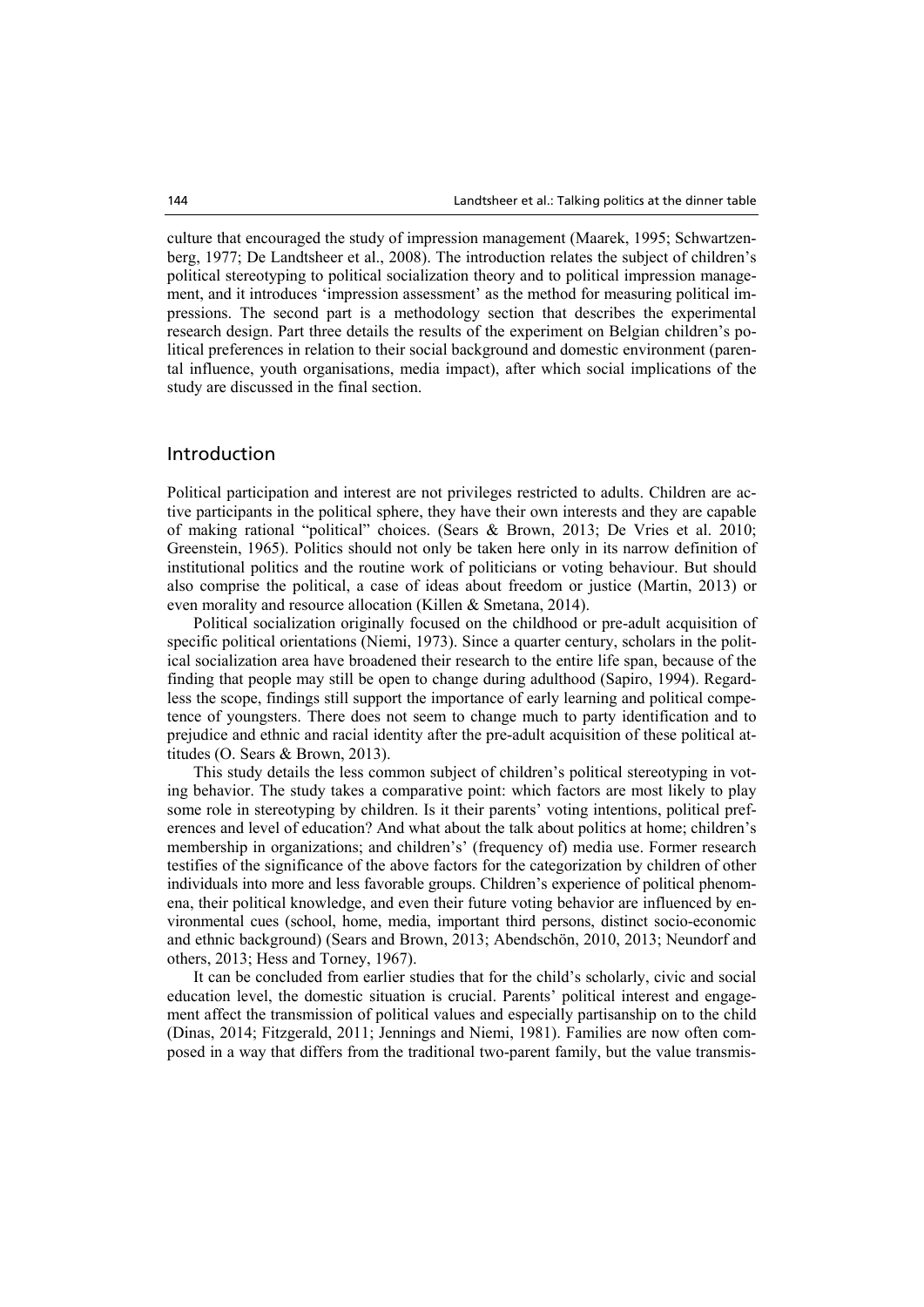sion shows the same pattern (Jennings and others, 2009). The amount and type of political information that is being 'allowed' at home, and especially discussion about politics at home, increases children's receptivity to their parents' ideas and partisanship (Wolak, 2009; Schulman and DeAndrea, 2014). If both parents have different political preferences, their children might later engage more intensively in politics, and change their voting behavior more often (Fizgerald and Curtis, 2012; Nieuwbeerta and Wittebrood, 1995). Parents are the most likely agents of political socialization because they spend so much time with their children, from a young age onward.

School and school books are, besides, well-known factors of political socialization and particularly of stereotyping (Lawy, 2014; Blanc, 2012; Lee and others, 2012; Ichilov, 2003, Bar-Tal, 1996). Children may equally be influenced and socialized into politics as members of organisations such as youth movements (Eccles and Barber, 1999; Hansen and others, 2003; Torney-Purta et al. 2001). Furthermore, the media, most notably television and the Internet, have taken an important place in contemporary communication and socialization and may have a considerable impact on children's political development and preferences (Moeller and de Vreese, 2013). All circumstances in which children learn, discuss and think about any kind of political process affect their political socialization (Abendschön, 2013; van Deth and others, 2011). Political education may not only happen in an explicit way (education, discussion) but also in an implicit, peripheral way (Jennings and Niemi, 1981; Kroh and Selb, 2009; McIntosh and others, 2007; Schmid, 2012).

As a method, political socialization studies generally use survey and rating scales or qualitative research for investigating such issues as stereotypes and prejudice or pre-adult family transmission of party identification. The method of "impression assessment" used in this study fully takes into account the significance of emotion in voting intentions. Until now, only little effort has been invested in the direct measurement of the emotional aspects of prejudice and voting (Kinder, 2013: 822). New about the current approach of "impression assessment" is that it connects political socialization to impression management theory and methodology (De Vries et al.; McGraw, 2003). Whereas a first study (De Vries et al.) aimed to assess children's perception of politics and tried to compare children's perception of politics with the perception by adults, the current study goes one step further. This study examines the role of prejudice in the political impression formation by children. Environmental cues that influence the way children think will be isolated from the child's thoughts. In order to know in what degree a child is being influenced and how strong the child's own perceptions are. It is important to assess the mental world of the child without confusing or reorienting the child's thoughts. In most societies children are kept far away from the political playground, therefore they have no knowledge about the specific points of view or (other) characteristics that distinguish political parties or even individual politicians from each other. Children, as a consequence, make a "political" choice purely on the base of physical appearances, and of aspects of (political) socialization, whereas the aspect of political knowledge can be generally excluded. It is, however, possible to discover what kind of mental picture emerges in a child's mind when confronted with politics, and how this image is shaped.

There is already an idea of "political" preference among children, when it comes to choices based on physical appearances. At a young age, boys and girls develop genderspecific orientations towards politics and they take the same-gender parent as an example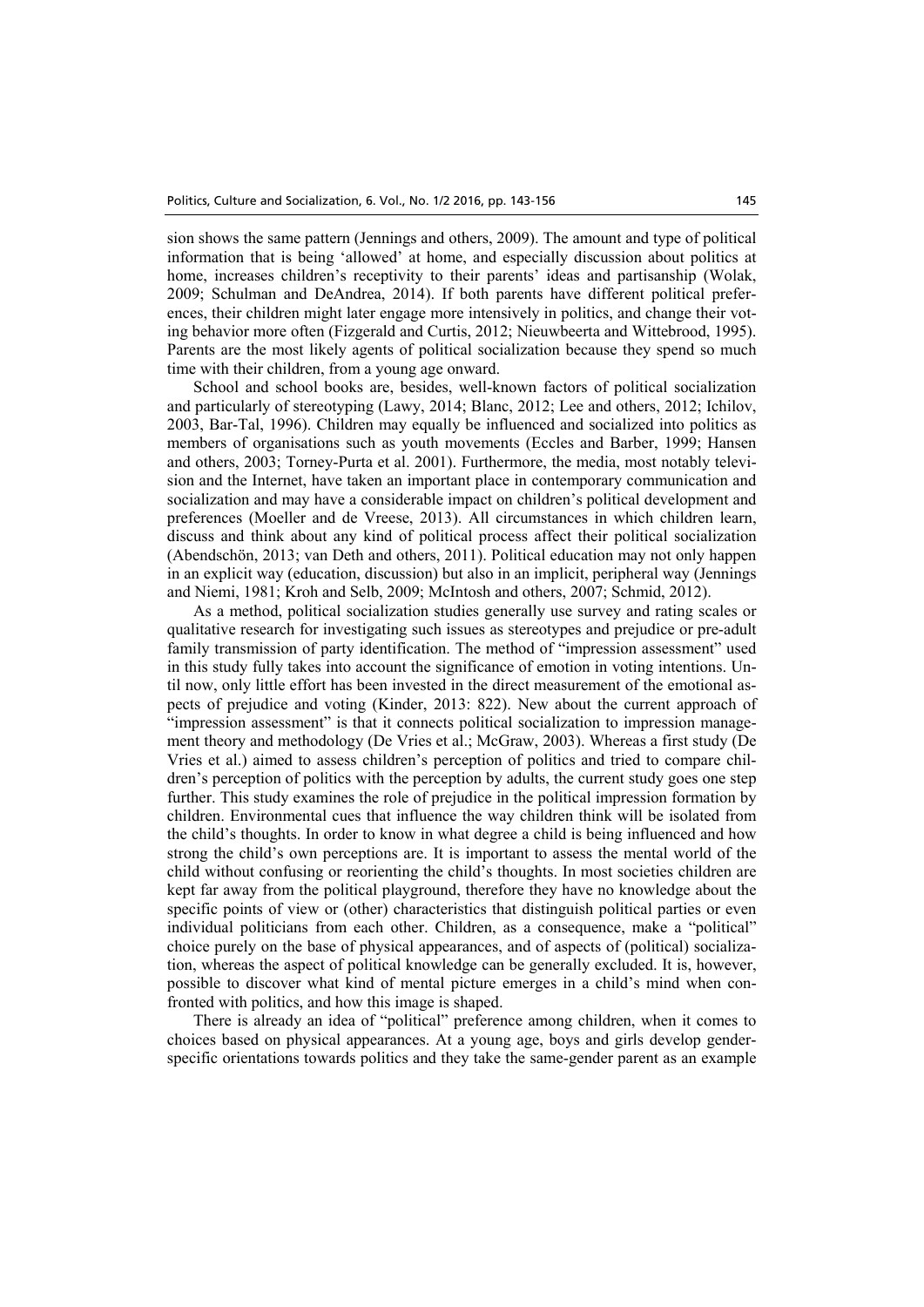(Maccoby and Jacklin, 1974; Hooghe and Stolle, 2004; Hooghe and Dassonneville, 2013). Children identify themselves easier with same-gender candidates, and they look for their own gender stereotypes in candidates (Friedman and Zebrowitz, 1992; Alexander and Andersen, 1993; Huddy and Terkildsen, 1993; Rosenwasser and Seale, 1988; Lammers and others, 2009). De Vries and colleagues (2010) showed that the overall image of the ideal mayor seen through children's eyes corresponds to the idea of a traditional, formal city mayor, as would appear on children's television shows: a dark-haired man, wearing traditional, unobtrusive clothes, and a hat. Interestingly, the children's "ideal" politician resembles the one of adults: a dark or grey-haired 40-45 years old, in a traditional, formal dark suit with a white shirt and a tie (De Landtsheer, 2004; De Landtsheer et al., 2000; Rosenberg, 1987). Voters prefer male leaders (Andersen & Garrison, 1978; Feingold, 1994; Lord & others, 1986) and so do children, but according to De Vries and colleagues (2010), they are more likely to prefer a female mayor as they grow older. In one American study children of 2,5 years old, were asked to choose photographs of unfamiliar peers they would like to play with; a majority of white and black children preferred a same-race face (Katz & Kofkin, 1997). Children are prejudiced against other social groups from an early age, and their biases decrease with age but never disappear (O' Sears & Brown, 2013: 70).

Stereotypes represent the cognitive process of categorization into social groups, whereby stereotypes simplify social reality and make life easier for us. Stereotypes represent the cognitive aspect of prejudice, an attitude in which negative emotion is the central ingredient. While stereotypes are generalizations that are directed to members of outgroups that are mostly but not always negative, prejudice consists of a view in which another group is seen as inferior in combination with feelings of animosity (Duckitt, 2003; Kinder, 2013). Feelings can range from hatred and disgust to discomfort and indifference (Pettigrew, 1985). This study examines stereotyping by children in voting behavior that is mediated by impressions, and as a consequence focus is on implicit or unconscious prejudice and stereotyping. Attitudes can be measured, also implicit ones, but the measuring of attitudes and behavior remains a big challenge. Figure 1. about impressions and preferences as mediating pathways in children's voting presents the theoretical model for impression assessment that we use in this study.

*Figure 1.* Model for Impression Assessment: Impressions and Preferences as Mediating Pathways in Children's Voting

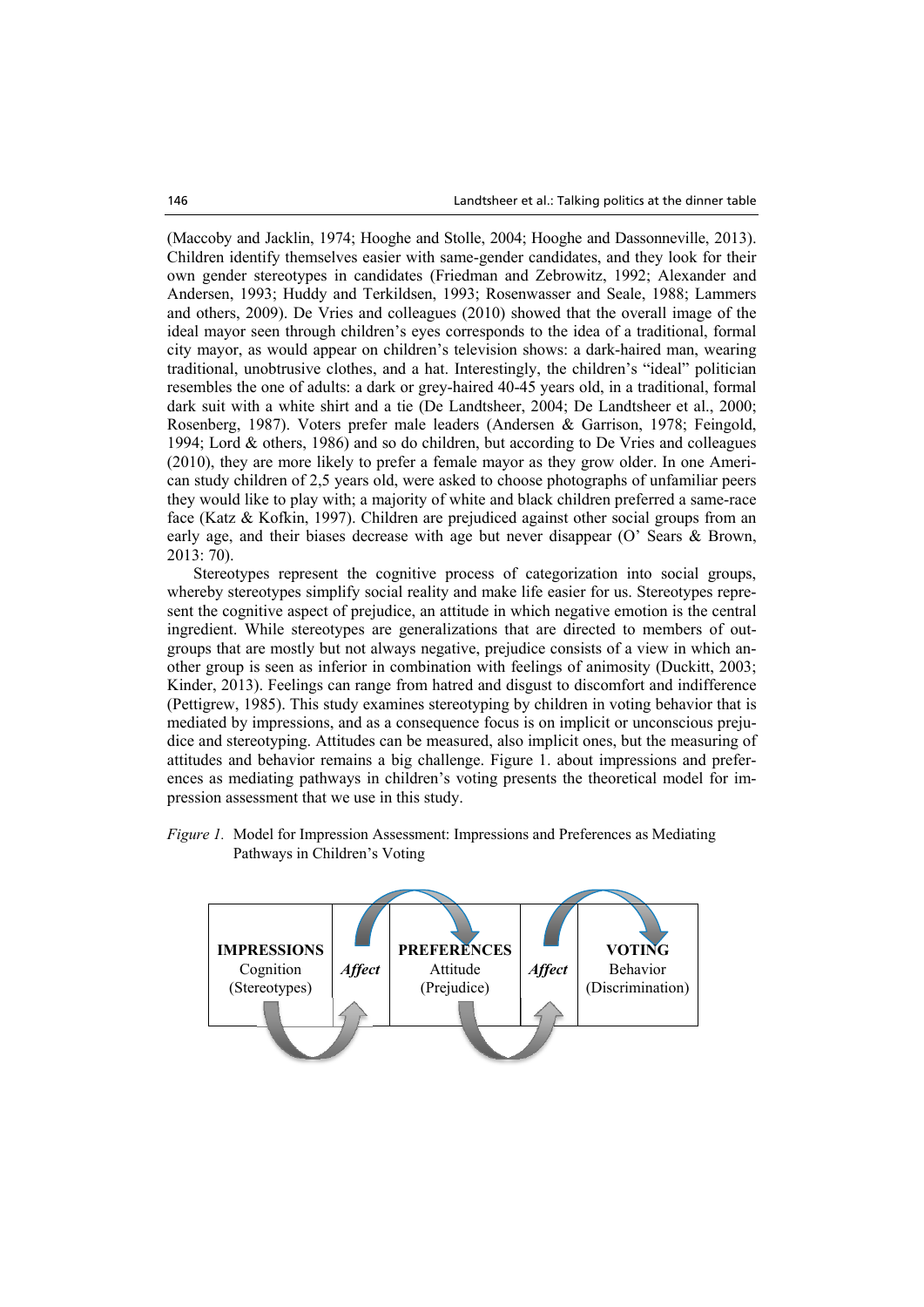## Methods

Measuring voting behavior of children is not a straightforward study, as we cannot simply analyze the outcome of voting behavior or even vote intention. First of all, as for age restrictions children cannot vote during elections. Secondly, it is difficult to examine children's voting intentions, because it is likely that children will experience difficulties in comprehending questions on political opinion and preferences, especially with regard to differences in policy issues and political positions of candidates (questions that for sophisticated adults are being perceived as difficult). Nevertheless, from a certain age children definitely do develop political preferences. Those preferences may not be directly visible, but it is certainly reflected in an underlying or peripheral route, as discussed for instance in the Elaboration Likelihood Model (Petty and Cacioppo, 1986). It is possible to examine the peripheral political preferences of children as we consider the (differences in) their political perceptions based on looks and appearances, or their political 'impressions'. Young children have the tendency to attend the observable rather than the abstract (O' Sears & Brown, 2013: 66).

Children's political preferences, therefore, can be studied by measuring experimental voting behavior in arranged elections. The voting choice with this is based upon the impressions that the young respondents have of the appearance of the politicians, or better the mayors, children's number one politicians (Edwards, 2001).

The research design of this study is based on settled demographical facts, instead of 'esthetical' features that are manipulated. Three different sets of photographs distinguish the choice on which a vote depends. This study takes the independent variables gender, ethnicity and age into account. The first set consists of photos of male versus female mayors. The second set makes a distinction in ethnicity (expressed by color of the skin) by showing photographs (all male) of three different populations: 'Europeans' (Belgian origin), 'North Africans' (Moroccan or Turkish origin) and 'Sub Saharans' (Central African, Afro-American or Afro-European origin). The third set classifies the presented candidates (all male and 'European') into three age categories: young (under 30), middle (30- 50) and old (above 50). Finally, a fourth set has been added, a so-called 'mixed set', with a selection of photos out of the three other sets. This voting form has been used as a backup and control group.

The selection of the 21 photographs in this experiment was based upon a number of criteria. First, all photos represent actual Belgian mayors who were in office at the time of the experiment (March 7, 2010). Necessarily, there are some exceptions in the category of ethnicity, because there are approximately no mayors with a non-Belgian origin. Instead, photos of other actual politicians (aldermen or MPs) were used. A second criterion is that all photos had to be as similar as possible – except for the independent variable – in each type of voting form. Therefore, we used photos from the official websites of the Belgian districts were used. This means that all mayors look straight in the 'camera', are decently dressed, have a friendly and open face (smiling) and that all photos have more or less the same size.

The research design allows for connecting stereotyping in children's political choices to social background related indicators. In a fictitious research setting, 400 young respondents<sup>1</sup> were asked to vote for their 'ideal' mayor. Children that participated, belong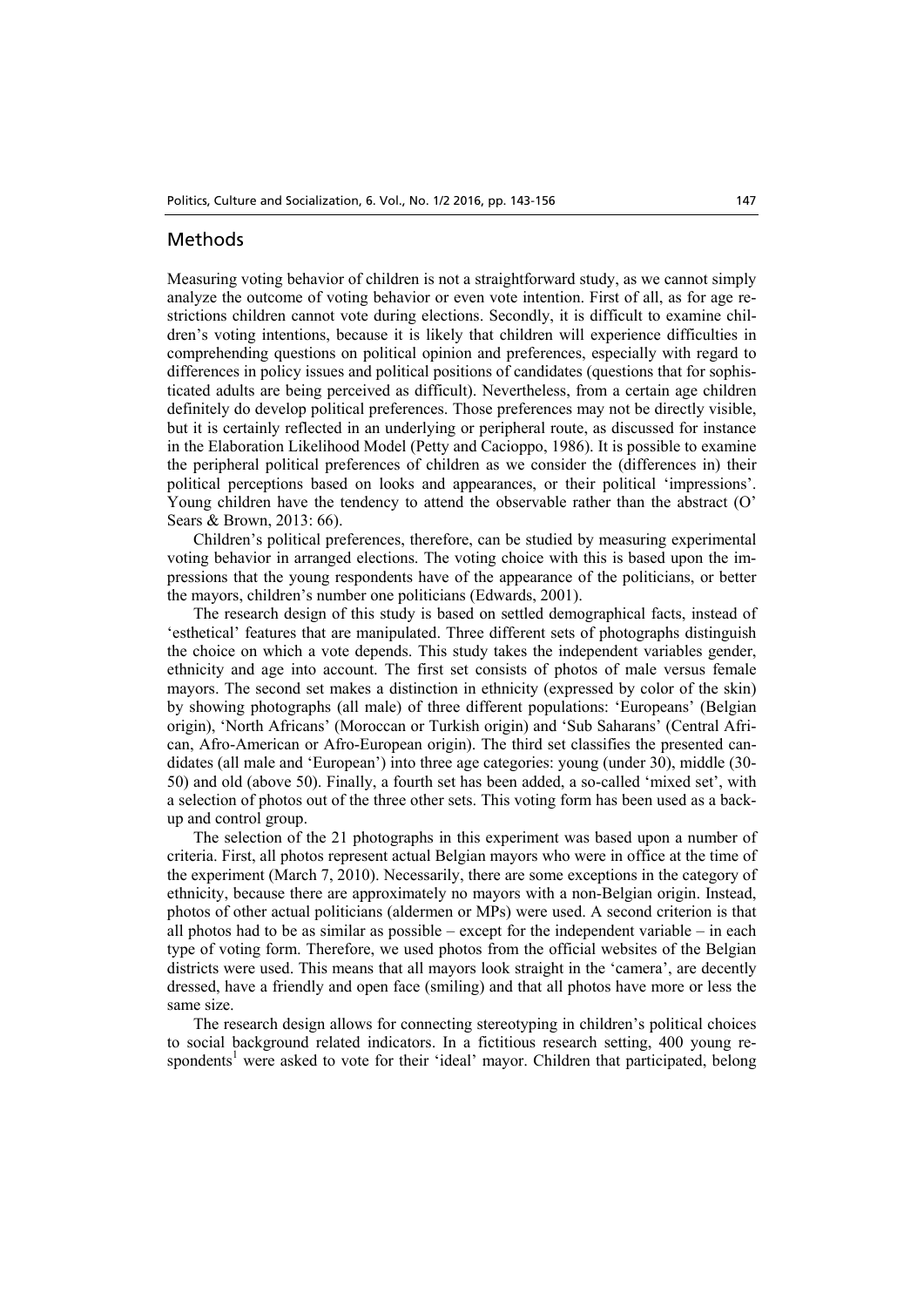to the category of the so-called school age, children with an age between 6 to 13 years (usually the ages that children in Belgium go to primary school). Each respondent received a voting form and was accompanied to a voting booth. Then an instructor invited the respondent to fill in the voting form autonomously, by marking a hierarchical top-3 of first most favorite, second most favorite and third most favorite candidate out of all candidates from one set of photographs. Each voting form consisted of one out of three sets of photographs (or in some cases the additional control set). At the same time of 'voting', the related parent that accompanied the child was asked to fill in an 'identity card', which included questions that provided the necessary socio-demographic and socialization data. Each identity card could be linked to its related voting form by a previously fixed coding system.

After selection of the useful data collection from all participants, we were able to maintain the data of a total of  $N=264$  registered children. The participants in the experiment were between 3 and 15 years old, but only children in so-called school-age (6-13) are retained. Most of the youth participants, however, had already entered primary or secondary school at the moment of the data collection. The average age is 9.58 years, as the most frequent (median) ages are 10 and 11, together covering almost 40 percent of the young respondents. The division between males (50.8%) and females (49.2%) is almost equally spread.

# Results

#### *Children's political preferences*

In order to identify the most popular mayor(s) among all pictured politicians, a total rank of all individual cases has been made. The first, second and third choices are included in the results. Based on the calculation of the total number each 'candidate' has been favored as either first, second and third choice, and taking into account a weight factor  $\frac{2}{3}$  (depending on possible choices of each photo), this result provides a good understanding of the most favorite mayors. The photographs below represent the top-5 of most favored candidates. The two most popular mayors, following this calculation, are by far the most selected ones as first choice as well (both N=70). The first ranked mayor is ranked the most in absolute number  $(N=169)$ , the second achieved the highest rank after weighted calculation. When the most favorite choices are being analyzed it appears that children prefer young and modern candidates. Noticeable is the fact that female mayors are taking top positions in the ranking (place 1 and 3), although it is also a woman who is chosen the least of all.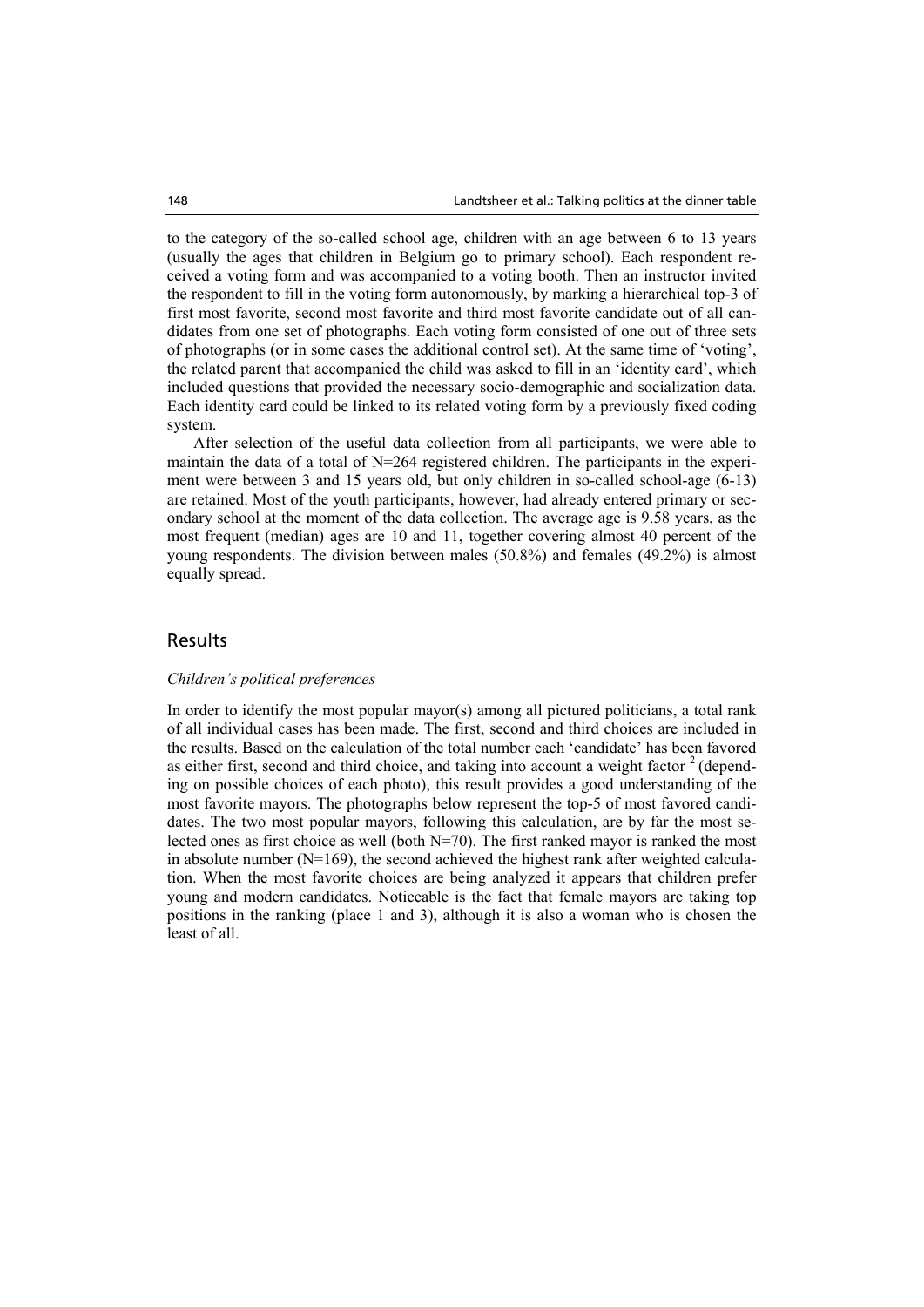*Figure 2:* Top 5 most popular mayors among children (N=169)



The different photographs of the mayors in the individual cases can be divided into a number of groups, based on the variables *gender, age* and *ethnicity.* Again, a hierarchical ranking can be made, regarding the children's preferences, in absolute numbers and in a weighted score. Logically similar to the individual cases, two groups stand out clearly: young males and females. When we look at the differences in hierarchical preferences per respondent, we see a similar pattern in the first and second choices as in the total average results. Respectively, 32.9 percent  $(1st) - 31.3$  percent  $(2nd) - 32.9$  percent  $(3rd)$  chooses a young male as the 'ideal' mayor. As second best mayor (per group) a female has been indicated as first or second choice (23.7 percent and 21.9 percent), but as third choice the 'female-group' is set on third place (13.3 percent) in favor of the 'North African-group' (13.6 percent, but that is only one vote over the females). This is rather remarkable, as this group scores lowest on the overall average. Similarly, preferences of middle-aged males are ascending as hierarchy descends (more votes for this group as third than as first choice) as well, while the group 'Sub-Saharan' males shows the opposite way.

We can specify the outcome of the mayor preferences by differentiating the three variables separately. Table 1 displays the specified results of mayor preferences divided by the variable *gender, age* and *ethnicity.* In general, results show that a majority chooses a male candidate over a female (52.4 percent against 47.6 percent). However, when we consider the hierarchical outcomes, a female is preferred over a male mayor as first and second choice (respectively: 54.1 percent and 53.1 percent). Out of 97 individual cases 15 respondents (or 15.5 percent) chose a complete male top three, whereas 11 respondents (11.3 percent) have a complete female preference.

Significant differences ( $P < .001$ ) in preferences are found between male and female respondents. Nearly a third of the male respondents preferred a female candidate over a male candidate, whereas 71.7 percent of the female respondents chose a mayor of the same sex. In this specification only the first choices are included.

A selection of the independent variable *age* is made as well. In this selection, only male mayors are included (since there is no differentiation of age in the female category possible). Corresponding with the overall results, young candidates are preferred over older candidates. Surprisingly, the oldest age category is, as a whole, the least popular. This does not meet our expectations, as the hypothesis states that children choose for stereotypical old(er) mayor candidates, much like they know from, for instance, children's television programs. In our experiment the age difference of the respondents has no sig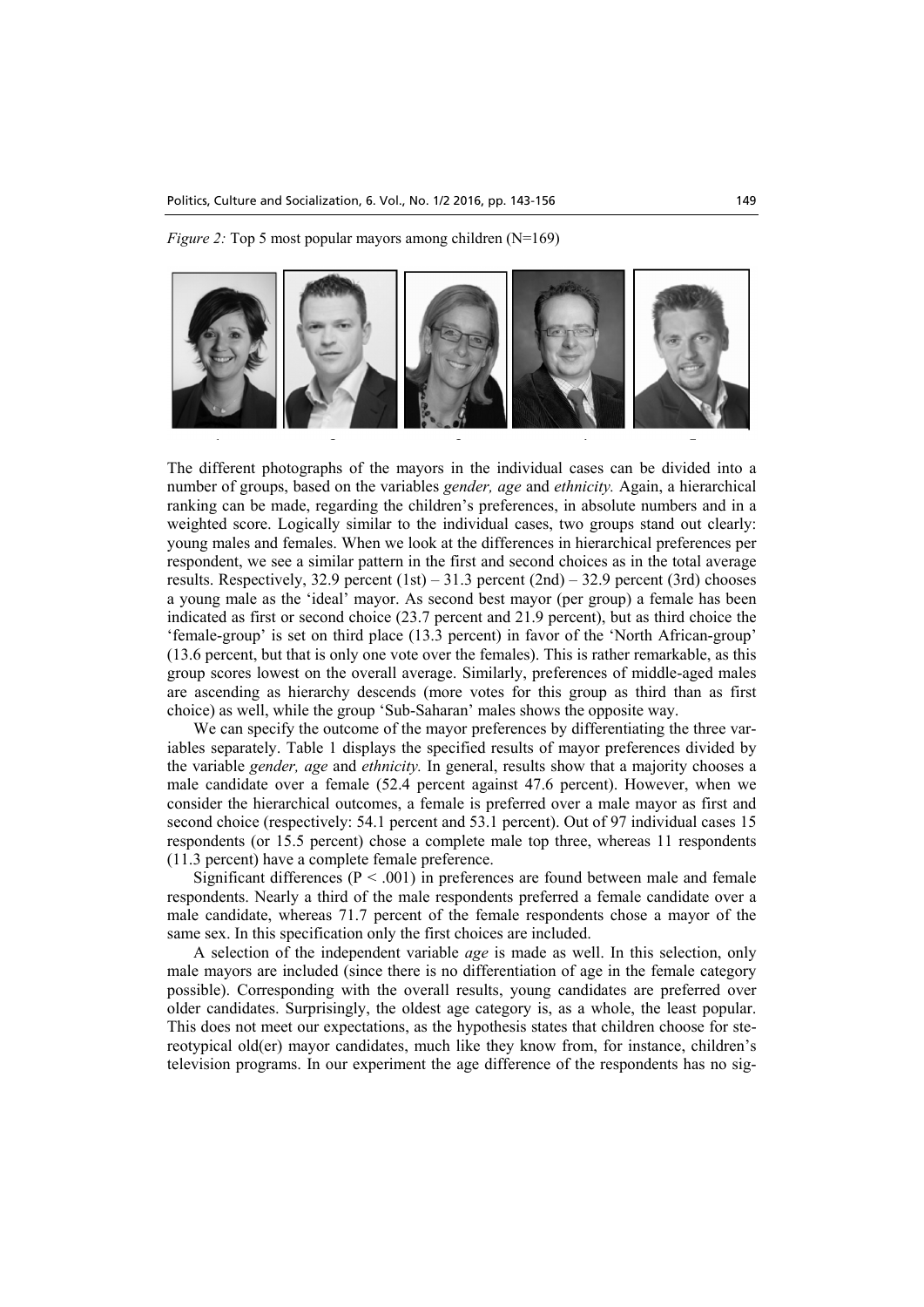nificant effect on preferences by age of the mayors, nor has the respondents' gender or education.

| <b>Variables</b> |                      | <b>TOTAL N</b> | <b>PERCENTAGE</b> | <b>GENDER CHILD (%)<sup>a</sup></b> |           |  |
|------------------|----------------------|----------------|-------------------|-------------------------------------|-----------|--|
|                  |                      |                |                   | $=$ FEMALE                          | $=$ MALE  |  |
| <b>GENDER</b>    | <b>FEMALE</b>        | 138            | 47.6              | $71.7***$                           | $32.4***$ |  |
|                  | <b>MALE</b>          | 152            | 52.4              | $28.3***$                           | $67.6***$ |  |
| AGE              | YOUNG                | 124            | 42.5              |                                     |           |  |
|                  | <b>MIDDLE</b>        | 89             | 30.5              |                                     |           |  |
|                  | <b>OLD</b>           | 79             | 27.1              |                                     |           |  |
| <b>ETHNICITY</b> | <b>EUROPEAN</b>      | 157            | 53.8              |                                     |           |  |
|                  | <b>NORTH AFRICAN</b> | 78             | 26.7              |                                     |           |  |
|                  | SUB-SAHARAN          | 57             | 19.5              |                                     |           |  |

*Table 1*: Differences in mayor preferences according to gender, age and ethnicity

a. Only first choice preferences are used

\*\*\*  $P < .001$ 

Selection of the last independent variable, *ethnicity,* demonstrates that more than half of the respondents (53.8 percent) chooses a 'European'-looking mayor, in this case, a candidate of Belgian origin. Considering the fact that approximately 90 percent of the respondents is of Belgian origin and that most people prefer a candidate with which they can identify themselves, this percentage is in fact relatively low (Hooghe and Dassonneville, 2013; Hooghe and Stolle, 2004). Nevertheless, 15.5 percent of the respondents has chosen a complete 'European' top three, whereas only 3.1 percent selected a complete 'Sub-Saharan' top three and even no one chose exclusively 'North African' candidates. More female than male respondents have chosen European candidates over other ethnicities (respectively 63.4 percent against 54.0 percent), but this difference is not significant.

### *Social background and political socialization*

Additionally, this experiment enables us to connect children's political preferences to processes of political socialization. Certain socio-demographic and socialization characteristics could influence (or cause differences in) political orientation. To estimate the respondent's background, we asked the adult accompanying the child at the moment of data collection (in most cases this was one of the child's parents) about their education and their own political preferences and voting-behavior. The parents' education and voting behavior can be considered as implicit or indirect political socialization influences, because it's indirectly caused by status inheritance. However, we were also interested in the explicit/direct ways of political socialization processes, which can be measured by how and to what extent children are exposed to political content. First of all, and most im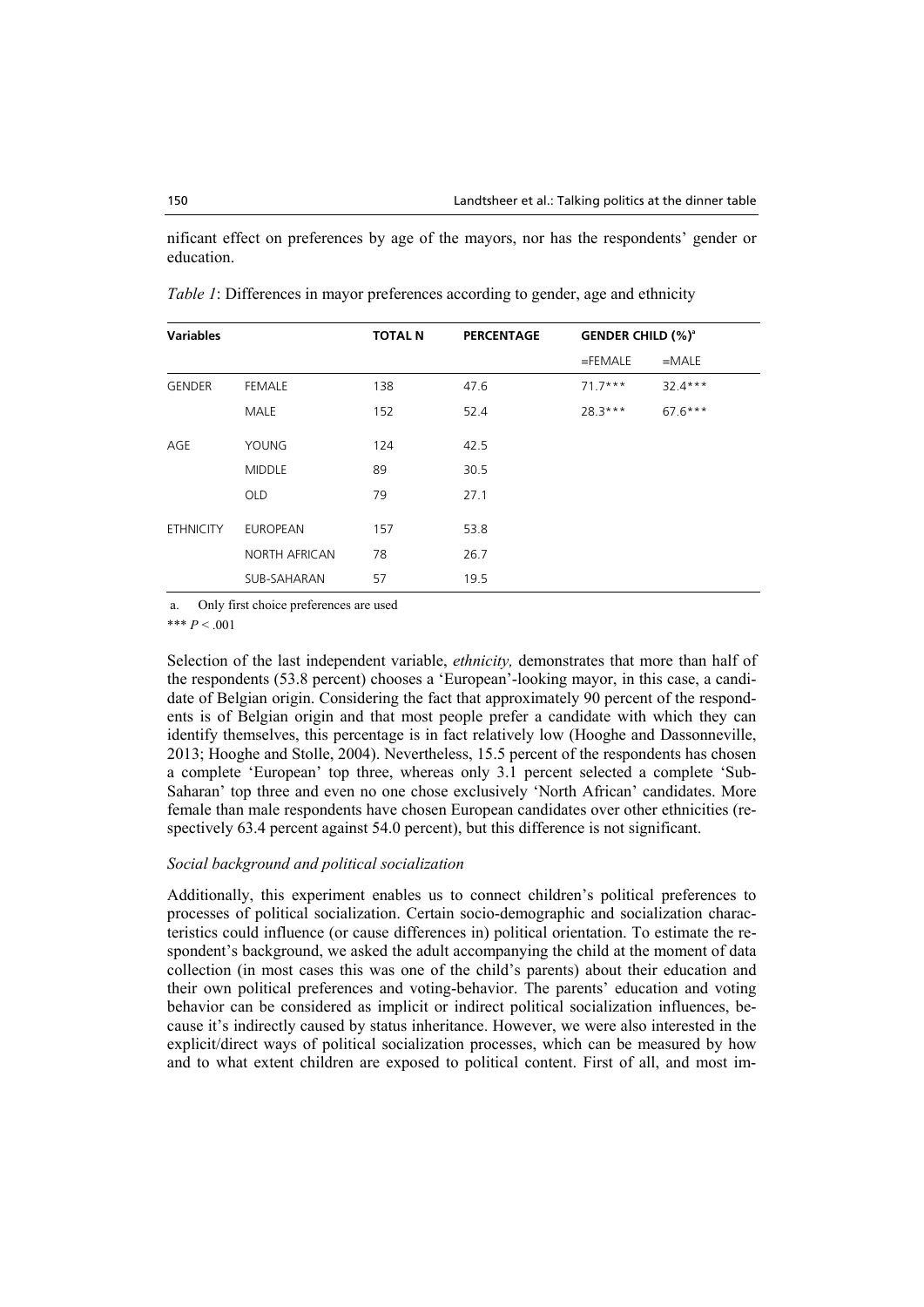portant, this concerns the frequency of how often politics is being discussed at home (which we call 'domestic socialization'). Secondly, this refers to other information channels (media use and societal activities) by which children are politically affected.

The results show that voting behavior ( $P < .05$ ) of the parents affects the children's political preferences significantly. Also, parental political preference ( $P = .06$ ) tends to influence the children's political preference. Interesting results are found regarding the independent variable of ethnic diversity. The results demonstrate that, in the group of parents who have 'left' political preferences and 'left' voting behavior (sp.a, social democrats, and in particular Groen!, environmental party), children choose candidates out of the three ethnic selections equally divided (almost exactly one third per ethnic group). However, 'center' and 'right' political preferences by parents (especially parents who vote for the Christian democratic CD&V or the liberal democratic Open VLD) are reflected in a strong 'European' (white) candidate preference by their children. Respectively 75.0 percent (parents' preference is center) and 53.3 percent (parents' preference is right) puts a European (white) mayor in first place.

The other socio-demographic variable, the parent's education level, is also borderline significant ( $P = .06$ ). Due to an overrepresentation of academic educated parents in this experiment, we decided to divide education level roughly into three categories: lower education, higher education and university education. Children of lower educated parents choose female and young male candidates equally (both 36.0 percent), whereas old males and candidates of foreign ethnicity were not chosen at all. Children of higher educated parents choose significantly less often female candidates (12.8 percent), but old male mayors are put in the first place more often than in the other classifications (11.5 percent). Within the academic parents group, children prefer young males the most (44.1 percent) and they choose considerably less female (19.6 percent) mayors and male mayors of an average age (middle age, only 13.7 percent), perhaps in favor of the 'North African' group (9.8 percent).

We discussed several aspects that influence the dependent variable (political preferences of children) when the focus is on one of the three independent variables (gender, age and ethnicity). However, we are interested in extraneous variables as well, which altogether explain the influence of political socialization. In order to assess the influence of political socialization in a domestic context, the adult respondents were asked about the extent to which the topic of politics is been discussed at home. The response options in the questionnaire are restricted to five possibilities (never, rarely, sometimes, regularly and often). A large majority of 58.3 percent of the respondents answered 'sometimes'. The extremes (never and often) are seldom picked. The mean of 2.97 (slightly less than the middle) shows that it rather occurs that politics is rarely or even not at all discussed at home, although this is only a minimal difference. The second interpretation of children's political socialization is within a societal context, whereby the questionnaire asked about membership of any type of society (or club). Only 12.2 percent of the young respondents are not a member of any society. Finally, parents were asked about their child's quantity of media use (specified to television and internet use in minutes per day). The respondents watch television with an average of 74.2 minutes per day, whereas 'one hour' is most often indicated. This number is significantly higher than their average internet use: 41.9 minutes per day. Altogether, the children in this experiment spend an average time of 116 minutes (i.e. almost two hours) per day to television and internet.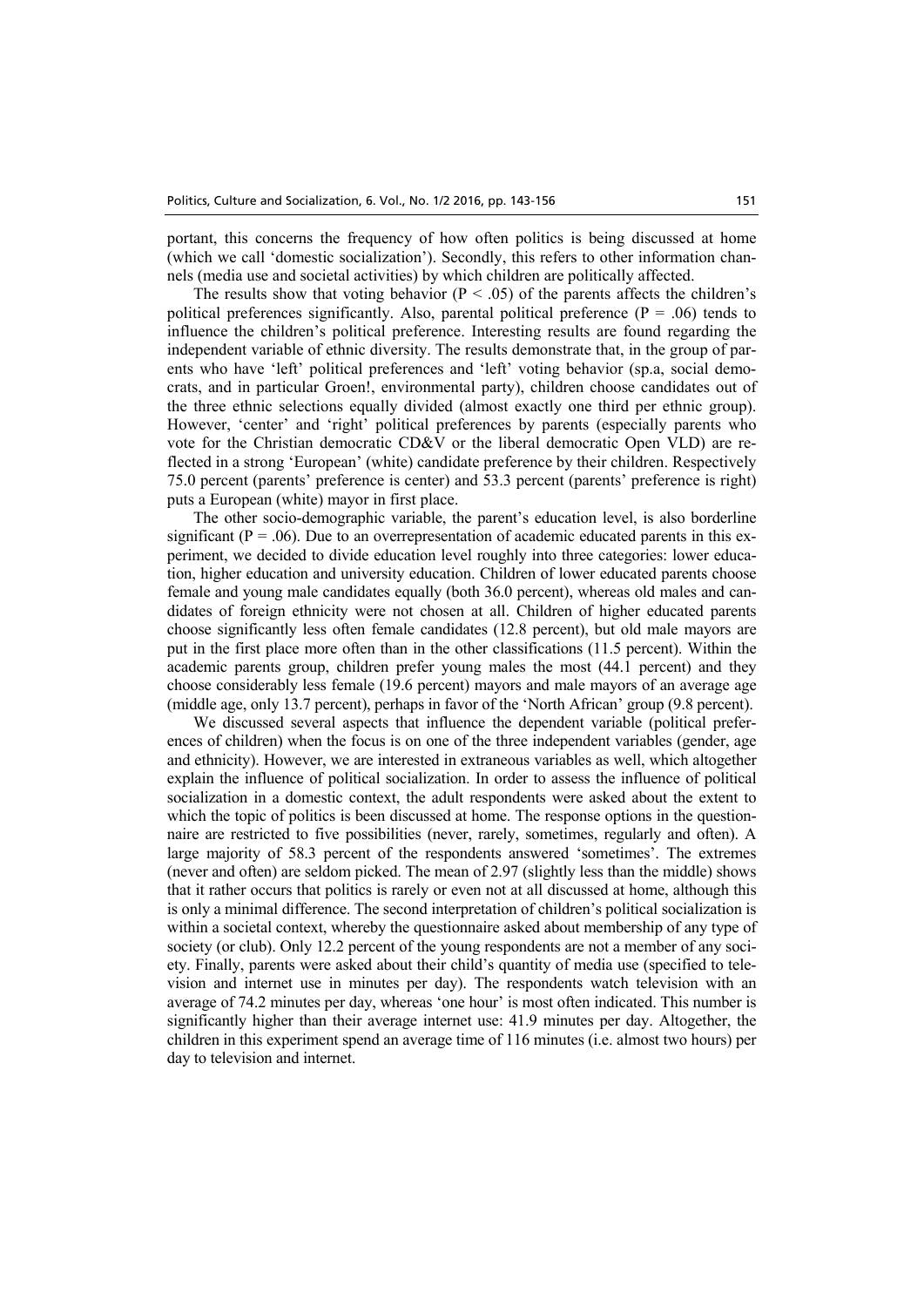| <b>Politics discussed</b><br>at home | <b>FEMALE</b> | <b>MALE</b><br><b>YOUNG</b> | <b>MALE</b><br><b>MIDDLE</b> | <b>MALE</b><br><b>OLD</b> | MALE NORTH MALE SUB- TOTAL <sup>b.</sup><br><b>AFRICAN</b> | <b>SAHARAN</b> |     |
|--------------------------------------|---------------|-----------------------------|------------------------------|---------------------------|------------------------------------------------------------|----------------|-----|
| NEVER-RARELY                         | 30.4          | 34.8                        | 217                          | 13.0                      | 0.0                                                        | 0.0            | 100 |
| SOMETIMES                            | 14.9          | 38.0                        | 22 B                         | 99                        | 9.9                                                        | 5.0            | 100 |
| REGULARLY-OFTEN                      | 20.0          | 50.0                        | 125                          | 25                        | 5.0                                                        | 10.0           | 100 |
| TOTAL b. (average %)                 | 19.3          | 39.6                        | 20.3                         | 92                        | 6.8                                                        | 4.8            | 100 |

*Table 2:* Preferences by degree of domestic political socialization (in percentages)<sup>a.</sup>

N.B. The percentages in this section are not weighted, i.e. the proportions of the preferences with respect to the group categories (gender/age/ethnicity) are not properly, but it is the differences between the classification groups that matters.

*N* = 207 *p <* .05

The question is to what extent children's political preferences are influenced by political socialization (in a broad sense). Therefore, we collected data about domestic, societal and media influences on political socialization. In this experiment, neither membership of any kind, nor the quantity of media use made any significant difference on the respondents' political preferences (and voting behavior). However, certain domestic circumstances do affect this dependent variable (see table 2). First of all, the extent to which politics is discussed at home influences the political choices. In home situations in which political issues are never or rarely discussed, 30.4 percent of the children prefer a female candidate (with an overall average of 19.3 percent for female preference). If parents talk about politics occasionally (classification = sometimes) with their children, a female preference is only 14.9 percent, but the choice for a mayor of a different ethnicity is likely higher. In the category 'regularly or often', the share for a female candidate is 20.0 percent. Another remarkable finding is the fact that within the first classification (never-rarely) not one respondent chose a candidate of a foreign ethnicity.

### Conclusion and discussion

The results of this study performed by the experimental "impression assessment" method confirm for the Belgian context partly what we already know from studies elsewhere (Europe, US) using other methods. These results are far from encouraging when it comes to the advancement of diversity in a changing European political landscape. The 6 to 13-year-old respondents in our Belgian study voted massively for young male candidates with 'European' looks. Also (young) females are relatively chosen a lot; the most popular candidate of all is a young female mayor. These preferences are, nevertheless, in particular at the expense of old male candidates and candidates of a foreign ethnicity. Within the category of ethnicity, we have hypothesized that children choose for candidates with whom they are familiar, i.e. candidates who resemble the mayor stereotype the most. As expected, children from Belgian origin tend to choose, following this logic, in majority candidates of Belgian origin as well. This is explicable since in fact almost every mayor in Belgium has a 'European' look.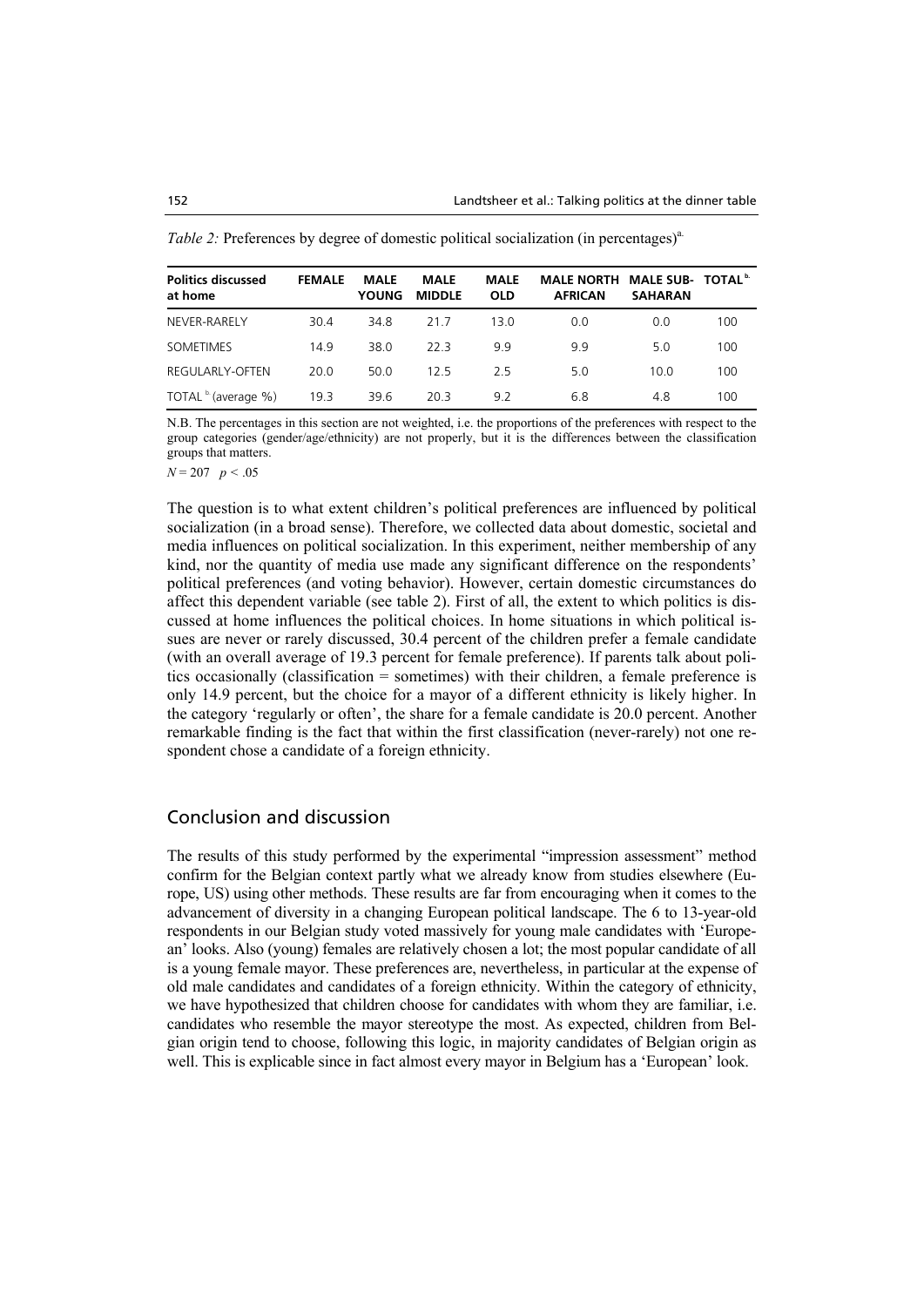But in respect to ethnicity, we can also report some surprising findings that at least give us more hope. There is the fact that parents' political preferences have a significant influence on the political choices of children regarding to diversity in candidate's ethnicity. Children whose parents (intend to) vote for center or right parties, choose in majority 'European' looking (white) mayors, whereas the choices by children of left-minded parents, and of children with a parent of higher or academic education show much more variety in their own political preferences. How can we interpret and explain this outcome? It is plausible that certain characteristics of the parent, at a socio-demographic level, are part of the political socialization process, though in a less direct way. We should be cautious to establish causalities with respect to the question how and to what extent this form of political socialization determines political stereotypes in children's mind. Nevertheless, based on the results of our experiment, we can conclude that, with an expanded model of measuring, political socialization influences the political perception of school-aged children undeniably.

The results show furthermore, not surprisingly, but positively, that in a domestic situation in which parent and child never or rarely talk about politics, children tend to have a more stereotypical political preference than children for whom politics is a familiar topic of discussion at home. In other words, the former (traditional) group chooses (depending on the sex of the respondent) 'European' male or female candidates, with a relatively large preference for older mayors (middle or old age). This particular preference decreases strongly as domestic political discussion increases. The latter (less traditional) group chooses less often-female candidates and older male candidates, and it expresses more variety in political preferences, especially in favor of other ethnicities.

However, political socialization is not limited to political discussion at home – this is only one indicator. We earlier argued that their entire environment politically socializes children. This study intended to measure societal and media influences as well, but unfortunately, we found no significant results in these categories. A lack of time and space in our experiment to assess these forms of political socialization may have been responsible for these unsatisfying results, and further research, with advanced measuring, should give more clarity on this.

Secondly, the people who joined this experiment differ from the population in mainstream society in a socio-demographical context. When we consider the ratio of the parents' level of education and voting behavior, we witnessed that high-educated parents, and conservative (NV-A, Open VLD) and environmentalist (Groen!) party voters are overrepresented in our study. In further research we should compare the diversity of the population in the experiment to the real population.

Finally, we should mention that research in experimental settings, and especially with young children, is exposed to certain difficulties. We were fortunate to have access to a large group of young participants, in most cases accompanied by a parent, who were willing to co-operate in this experiment. Nonetheless, co-operation of young respondents requires a thoughtful approach: the questionnaire and instructions have to be understandable and easy to do, only a limited number of questions can be asked, and the task has, in some way, to be 'pleasant'. All these considerations relate to some restrictions to the experimental design, but in our opinion, the data has been collected in the best possible way regarding the circumstances.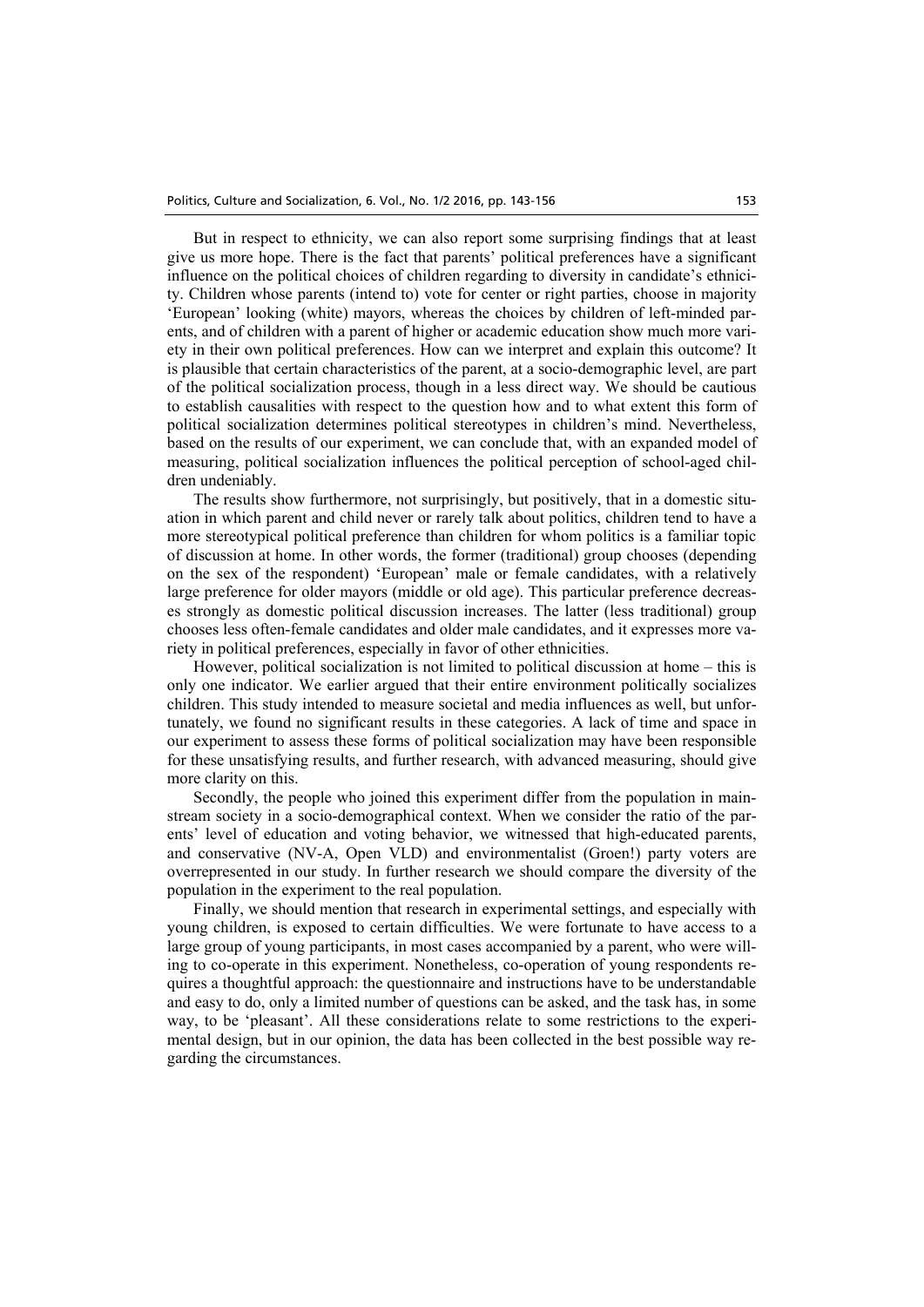# Acknowledgments

The authors want to thank Professor Philippe De Vries for his advice and MA Jana Leyman for her assistance in updating the literature of the manuscript (members of the Political Communication Research Unit of the Department of Communication at the University of Antwerp).

### Notes

- 1 Participants were recruitted during a special children's day at the University of Antwerp
- 2 The weight factor depends on the number of possible respondents that could hypothetically have chosen each type of photo in the four different voting forms. In formula: TOTAL WEIGHTED =  $N$ TOTAL  $/\Sigma$  (N possible cases).

#### References

- Abendschön S. 2010. The beginnings of democratic citizenship: Value orientations of young children. *Politics, Culture and Socialization* 1(1): 59-82.
- Abendschön, S. (2013) (ed.). *Growing into politics: Contexts and timing of political socialization*. ECPR Press: Colchester, University of Essex.
- Alexander, D., Andersen, K. (1993). Gender as a factor in the attribution of leadership traits. *Political Research Quarterly* 46(3): 527-545. https: //doi.org/10.1177/106591299304600305
- Andersen, P, Garrison, JP. (1978). Media consumption and population characteristics of political opinion leaders. *Communication Quarterly* 26(3): 40-50. https: //doi.org/10.1080/01463377809369302
- Bar-Ta, D. (1996). Development of social categories and stereotypes in early childhood: The case of "the Arab" concept formation, stereotype and attitudes by Jewish children in Israel. *International Journal of Intercultural Relations* 20: 341-370. https: //doi.org/10.1016/0147-1767(96)00023-5
- Blanc, A. (2012). Emergence of the European Union in Upper Secondary Education- a comparative analysis of French, English, German and Catalonian History Textbooks. In *Growing into politics: Contexts and timing of political* socialization. Abenschön S (ed.). ECPR Press: Colchester, University of Essex; 115-138.
- Brown, R. (1986). Social Psychology (2<sup>nd</sup> ed.). New York: Free Press.
- De Landtsheer, C., van den Bichelaer, D., Ponssen, R., & de Nieuwe, P. (2000). Female Appearance and the Perception of Political Suitability. Case Study: The Netherlands*.* In C. De Landtsheer, Special Issue on Women, Politics and Communication. *Politics, Groups and the Individual. International Journal of Political Psychology and Political Socialization.* 9(3-4), Norderstedt, Germany: APP Verlag: 3-18.
- De Landtsheer, C. (2004). *Politiek impressiemanagement in Vlaanderen en Nederland*, Leuven, Voorburg, ACCO.
- De Landtsheer, C. , De Vries, P., Vertessen, D. (2008). Political Impression Management: How Metaphors, Sound Bites, Appearance Effectiveness, and Personality Traits Can Win Elections. *Journal of Political Marketing, Vol. 7(3=4)* 2008: 217-238.
- De Vries, P., De Landtsheer, C., Heirman, W.,& Boudiny, K. (2010). Choosing the Ideal Mayor: Political Impression Management in Belgium. *Politics, Culture and Socialization,* I, 2.
- Dinas, E. (2014). Why Does the Apple Fall Far From the Tree? How Early Political Socialization Prompts Parent-Child Dissimilarity. *British Journal of Political Science* 44(4): 827-852. https: //doi.org/10.1017/S0007123413000033
- Duckitt, J. (2003). Prejudice and Intergroup Hostility . In The Oxford Handbook of Political Psychology First edition. O. Sears D, Huddy L, Jervis R (eds.). Oxford University Press: Oxford; 559-600.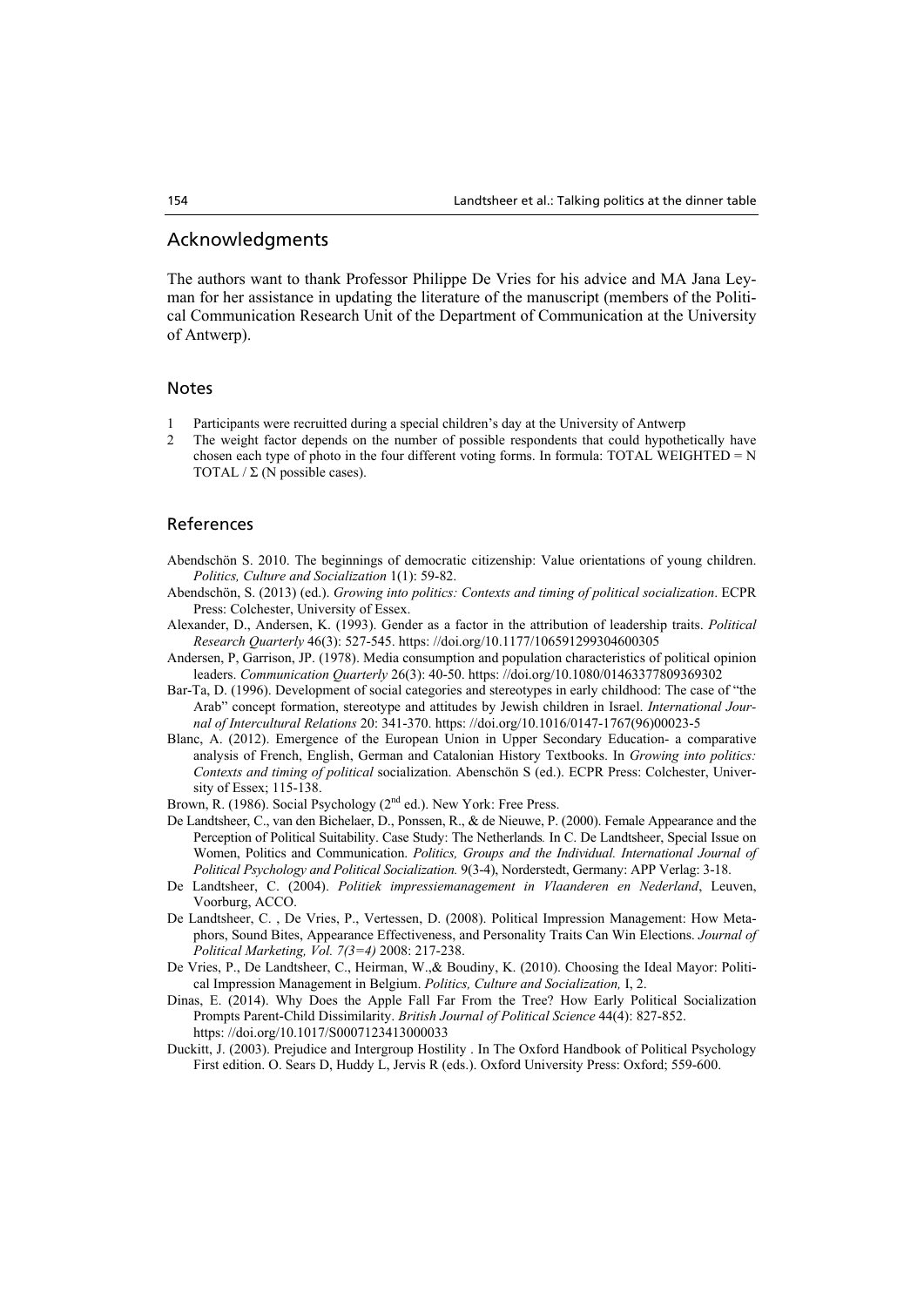- Eccles, JS, Barber, BL (1999). Student council, volunteering, basketball, or marching band what kind of extracurricular involvement matters? *Journal of adolescent research* 14(1): 10-43. https: //doi.org/10.1177/0743558499141003
- Hansen, D.M., Larson, R.W., Dworkin, JB. (2003). What adolescents learn in organized youth activities: a survey of self‐reported developmental experiences. *Journal of research on adolescence* 13(1): 25- 55. https: //doi.org/10.1111/1532-7795.1301006
- Feingold, A. (1994). Gender differences: a Meta -analysis. *Psychological Bulletin* 116(3): 429-456. https: //doi.org/10.1037/0033-2909.116.3.429
- Fitzgerald, J., Curtis, K.A. (2012). Partisan discord in the family and political engagement: A comparative behavioral analysis. *Journal of Politics* 74: 129-141. https: //doi.org/10.1017/S0022381611001150
- Friedman, H., Zebrowitz L. (1992). The contribution of typical sex differences in facial maturity to sexrole stereotypes. *Personality and Social Psychology Bulletin* 18(4): 430-438. https: //doi.org/10.1177/0146167292184006
- Greenstein, F.I. (1965). *Children and politics*. Yale University Press: New Haven, CT.
- Hess, RD., Torney, J. (1967). *The development of political attitudes in children.* Aldine: Chicago.
- Hooghe, M., Dassonneville, R (2013). Voters and candidates of the future: The intention for electoral participation among adolescents in 22 European countries. *Young: Nordic Journal for Youth Research* 21: 1-28. https: //doi.org/10.1177/1103308812467664
- Hooghe, M., Stolle D. (2004). Good girls go to the polling booth, bad boys go everywhere: Gender differences in anticipated political participation among US 14 year olds. *Women & Politics* 25(3-4): 1- 23.
- Huddy, L., Terkildsen N. (1993). Gender stereotypes and the perception of male and female candidates. *American Journal of Political Science* 37(1): 119-147. https: //doi.org/10.2307/2111526
- Ichilov, O. (2003). Education and Democratic Citizenship in a Changing World. In The Oxford Handbook of Political Psychology. First edition. O. Sears D, Huddy L, Jervis R (eds.). Oxford University Press: Oxford; 559-600.
- Jennings, M.K., Niemi RG. (1981). *Generations and politics: A panel study of young adults and their parents.* Princeton University Press: Princeton, NJ. https: //doi.org/10.1515/9781400854264
- Jennings MK, Stoker L, Bowers J. (2009). Politics across generations: Family transmission reexamined. *Journal of Politics* 71: 782-799. https: //doi.org/10.1017/S0022381609090719
- Katz, P., Kofkin, J. (1997). Race, gender and young children. In S. Luthar, J. Burack, D. Cicchetti, J. Weisz (eds.), *Developmental psychopathology: Perspectives on adjustment, risk, and disorder* (pp. 51-74). New York: Cambridge University Press.
- Killen, M., & Smetana, J.G. (Eds.). (2014). *Handbook of moral development, 2nd edition.* NY: Psychology Press/Taylor & Francis Group.
- Kinder, D.R., (2013). Prejudice and Politics. In *The Oxford Handbook of Political Psychology. Second Edition.* Huddy, L, O. Sears D, Levy JS (eds.). Oxford University Press: Oxford; 812-851. https: //doi.org/10.1093/oxfordhb/9780199760107.013.0025
- Kroh, M., Selb, P., (2009). Inheritance and the dynamics of party identification. *Political Behavior* 31: 559-574. https: //doi.org/10.1007/s11109-009-9084-2
- Lammers, J, Gordijn, E.H., Otten S. (2009). Iron ladies, men of steel: The effects of gender stereotyping on the perception of male and female candidates are moderated by prototypicality. *European Journal of Social Psychology* 39(2): 186-195. https: //doi.org/10.1002/ejsp.505
- Lawy, R. (2014). Education beyond socialisation: on becoming and being a citizen-subject in everyday life. *Discourse: Studies in Cultural Politics of Education* 35 (4): 599-610.
	- https: //doi.org/10.1080/01596306.2013.871227
- Lee, N-J., Shah, D.V., McCleod, J.M. (2012). Processes of Political Socialization: A Communication Mediation Approach to Youth Civic Engagement. *Communication Research* 40(5): 669-697.
- Lord, R.G., DeVader, C.L., Allinger, G.M. (1986). A meta-analysis of the relations between personality traits and leadership perception: an application of validity generalization procedures. *Journal of Applied Psychology*: 71: 402-410. https: //doi.org/10.1177/0093650212436712